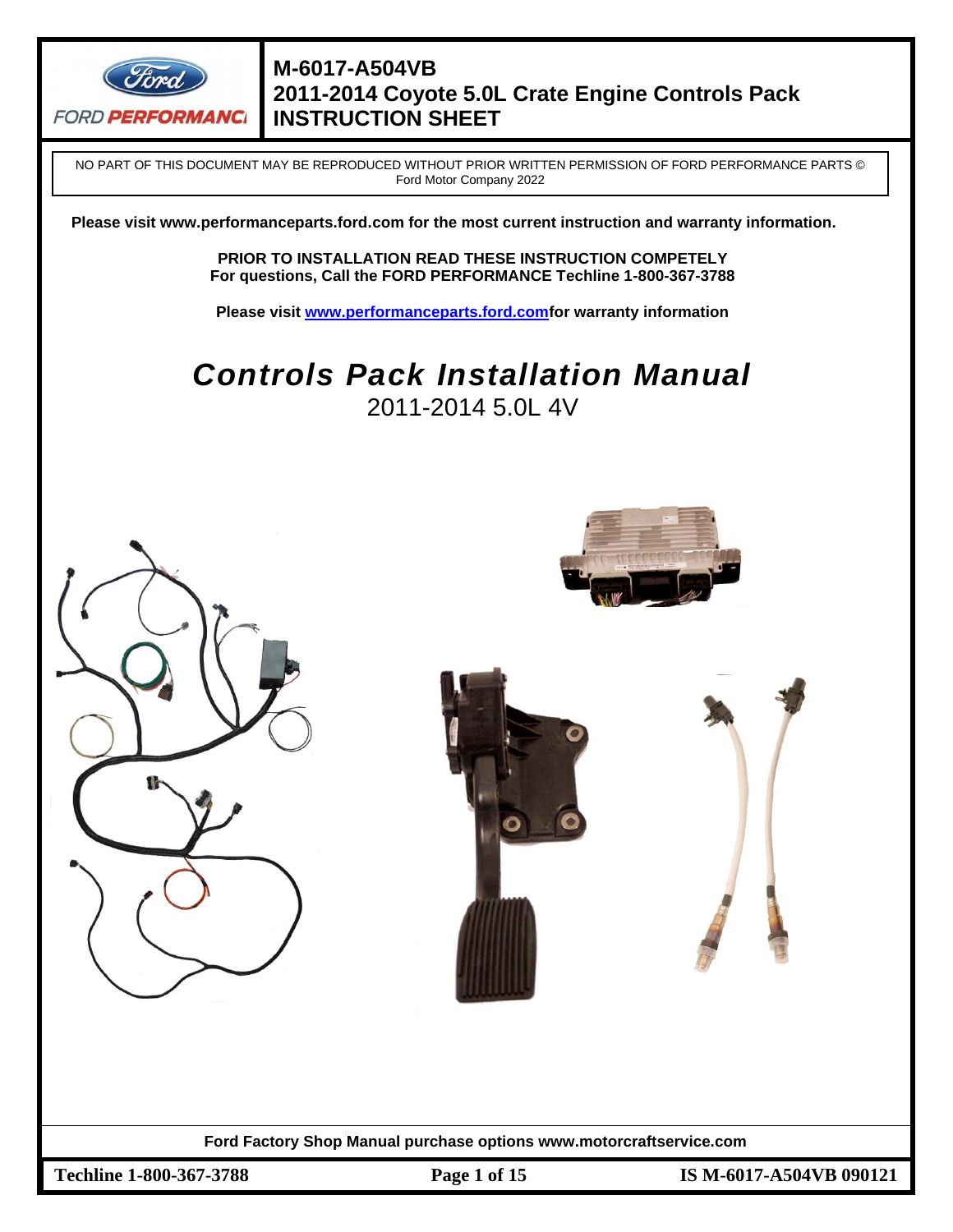

NO PART OF THIS DOCUMENT MAY BE REPRODUCED WITHOUT PRIOR WRITTEN PERMISSION OF FORD PERFORMANCE PARTS © Ford Motor Company 2022

### **TABLE OF CONTENTS**

| Section | <b>Topic</b>                                                       | Page         |
|---------|--------------------------------------------------------------------|--------------|
| 1.0     |                                                                    | $\mathbf{2}$ |
| 2.0     |                                                                    | $\mathbf{2}$ |
| 3.0     |                                                                    | $3 - 7$      |
| 4.0     |                                                                    | 7            |
| 5.0     |                                                                    | 7            |
| 6.0     |                                                                    | 8            |
| 7.0     |                                                                    | 9            |
| 8.0     |                                                                    | 10           |
| 9.0     | Ford Performance Power Distribution Box Installation (recommended) | $10 - 11$    |
| 10.0    |                                                                    | $11 - 12$    |
| 11.0    |                                                                    | $12 \,$      |
| 12.0    |                                                                    | 13           |
| 13.0    |                                                                    | 13           |
| 14.0    |                                                                    | $14 - 15$    |

#### **1.0 INTRODUCTION**

This kit was developed by Ford Performance to allow performance enthusiasts to easily install today's modern muscle into street rods from yesterday. We have developed this system to take the complexity and mystery out of installing a 2011-2014 Mustang Electronic Throttle Control (ETC) engine into your vehicle. The system supports manual transmission only.

**NOTE:** This system does not support cruise control.

#### **2.0 OVERVIEW**

This booklet provides a step by step guide for the preparation and installation of the controls pack. Please read the instructions thoroughly before starting the installation. If you have any questions, contact Ford Performance Technical Support at (800) 367-3788.

**Ford Factory Shop Manual purchase options www.motorcraftservice.com**

**Techline 1-800-367-3788 Page 2 of 15 IS M-6017-A504VB 090121**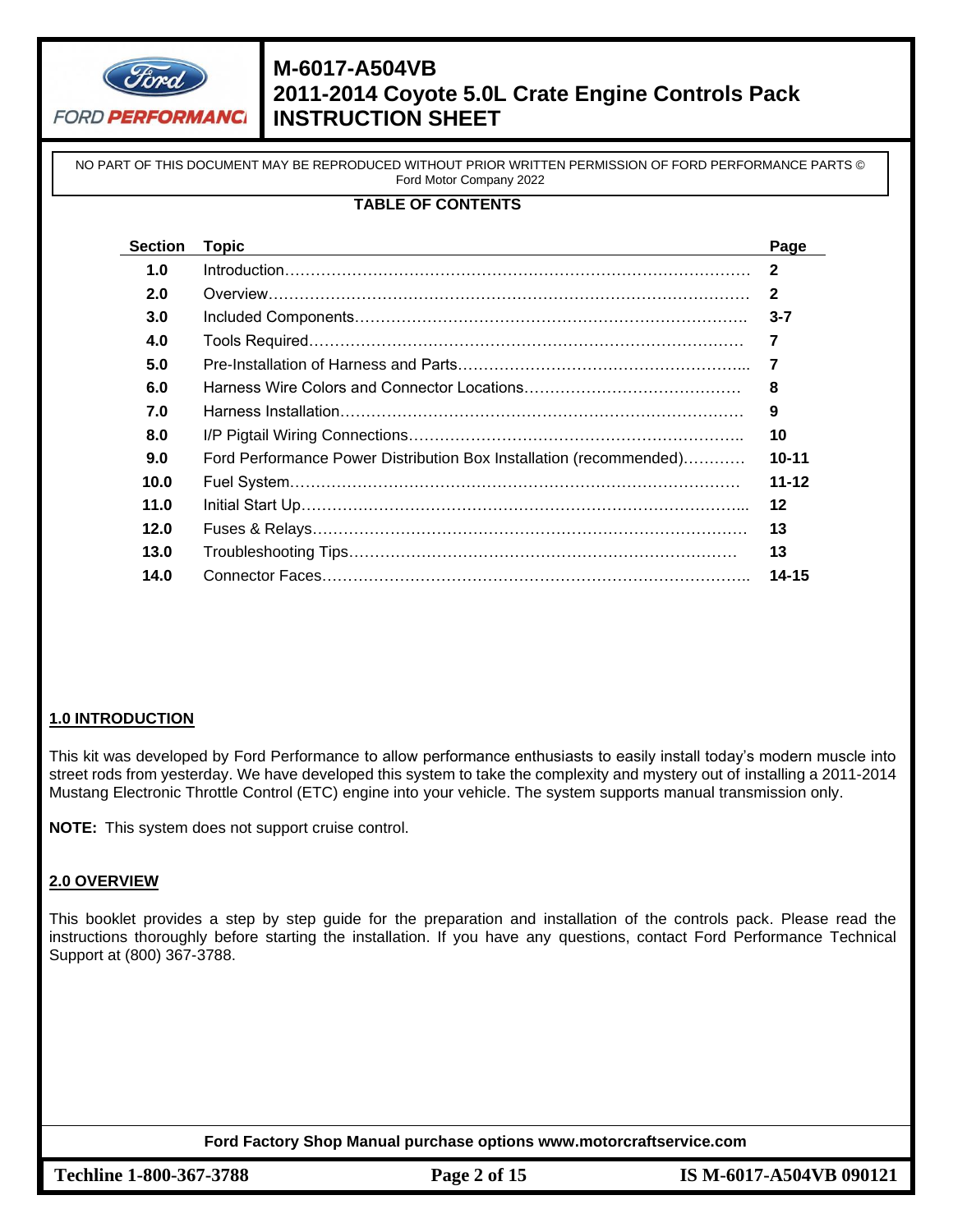

NO PART OF THIS DOCUMENT MAY BE REPRODUCED WITHOUT PRIOR WRITTEN PERMISSION OF FORD PERFORMANCE PARTS © Ford Motor Company 2022

### **3.0 COMPONENTS INCLUDED**

# **3.1 Cowl Wiring Harness**

#### **CM-14A006-A5LD**

This harness is labeled and includes all connections required to power up and run your engine equipped with a 2011-2014 factory engine harness.



### **3.2 Accelerator Pedal**

BR3Z-9F836-D

This pedal is required for correct electrical interface with the PCM. The engine will not operate correctly without this exact pedal.



**Ford Factory Shop Manual purchase options www.motorcraftservice.com**

**Techline 1-800-367-3788 Page 3 of 15 IS M-6017-A504VB 090121**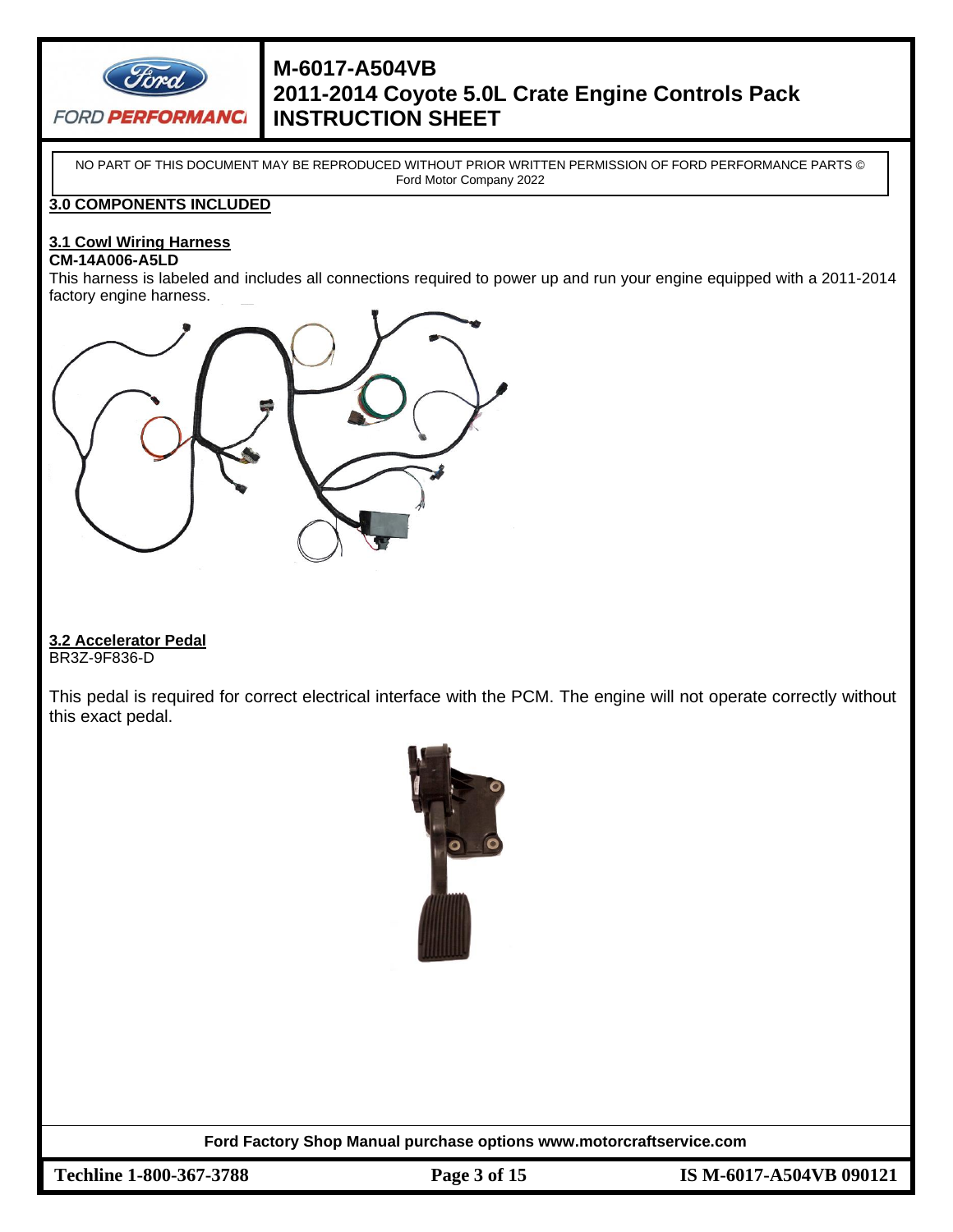

NO PART OF THIS DOCUMENT MAY BE REPRODUCED WITHOUT PRIOR WRITTEN PERMISSION OF FORD PERFORMANCE PARTS © Ford Motor Company 2022

#### **3.3 Powertrain Control Module (PCM) CM-12A650-A5LA (5.0L 4V)**

Commonly referred to as the engine computer, or 'brain', this PCM is calibrated for operation with a stock BR33-9600-BC air cleaner assembly (included with this kit) and 'Return Style' fuel system as shown on page 14. The PCM is designed for under-hood mounting but may also be located in the wet cowl/wiper motor area or passenger compartment of the vehicle if desired. Wiring modifications may be required to support location of the PCM in either of these two areas. The pictures below show an example of the PCM installed in the wet cowl area.



PCM Calibration Application Notes:

- The calibration provided in this PCM will NOT work with the 'Returnless' fuel system as used on factory Mustang vehicles. Use of a return style fuel system is required. Refer to section 9 of this manual for more information on fuel system requirements for this PCM.
- The Air Filter Assembly with Integral Mass Air Flow Sensor included with this kit must be used to achieve acceptable engine performance. Refer to section 3.5 for more information about Air Inlet System requirements.
- **Premium Fuel Only (91 Octane or higher).**

**NOTE: Due to the fuel system requirement described above, installation of this PCM in ANY Production Mustang vehicle will result in a no-start condition!**



**Ford Factory Shop Manual purchase options www.motorcraftservice.com**

**Techline 1-800-367-3788 Page 4 of 15 IS M-6017-A504VB 090121**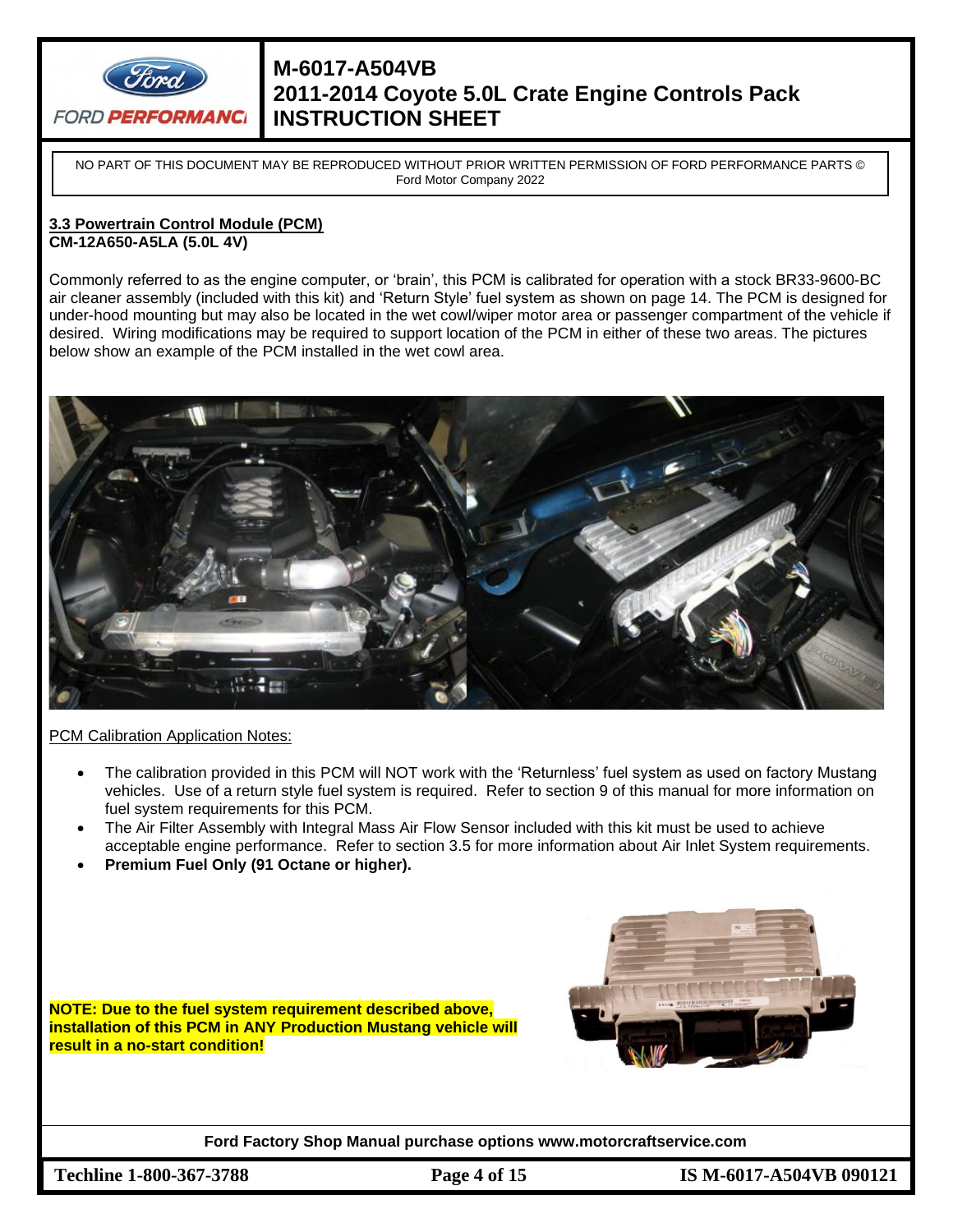

NO PART OF THIS DOCUMENT MAY BE REPRODUCED WITHOUT PRIOR WRITTEN PERMISSION OF FORD PERFORMANCE PARTS © Ford Motor Company 2022

#### **3.4 Universal Exhaust Gas Oxygen Sensor (UEGO) 8F9A-9Y460-EA**

Two UEGO sensors provide wide range feedback to the PCM for closed loop air fuel ratio control.

\* Apply a light coat of anti-seize lubricant to the threads of the UEGOs before installing. This lubricant will damage the sensor element so make sure no lubricant comes in contact with the sensor element. Tighten to 48 Nm (35 lb-ft).



The engine harness and controls package M-6017-A504V is designed to operate with the UEGO sensors in the 2011-2012 Mustang GT stock locations. Moving the UEGO sensors to alternate locations can result in the need to recalibrate the PCM.

Here are some tips if sensors have to be relocated.

The best option is to locate the sensor so it is sampling from all 4 cylinders and at a distance that does not require modification of the UEGO harness.

**NOTE:** Modification of the UEGO harness can affect function of UEGO sensor.

If your header design will not allow you to sample all 4 cylinders without UEGO harness modifications, a better alternative is locating the UEGO sensor to sample from a single cylinder.

The cylinders that have (on average) the closest A/F ratio to the bank average are cylinder #4 (on bank 1) and cylinder #7 (on bank 2). If that's not possible due to packaging constraints, the next best choices are cylinder #3 (on bank 1) and cylinder #8 (on bank 2). Calibration required!

**Ford Factory Shop Manual purchase options www.motorcraftservice.com**

**Techline 1-800-367-3788 Page 5 of 15 IS M-6017-A504VB 090121**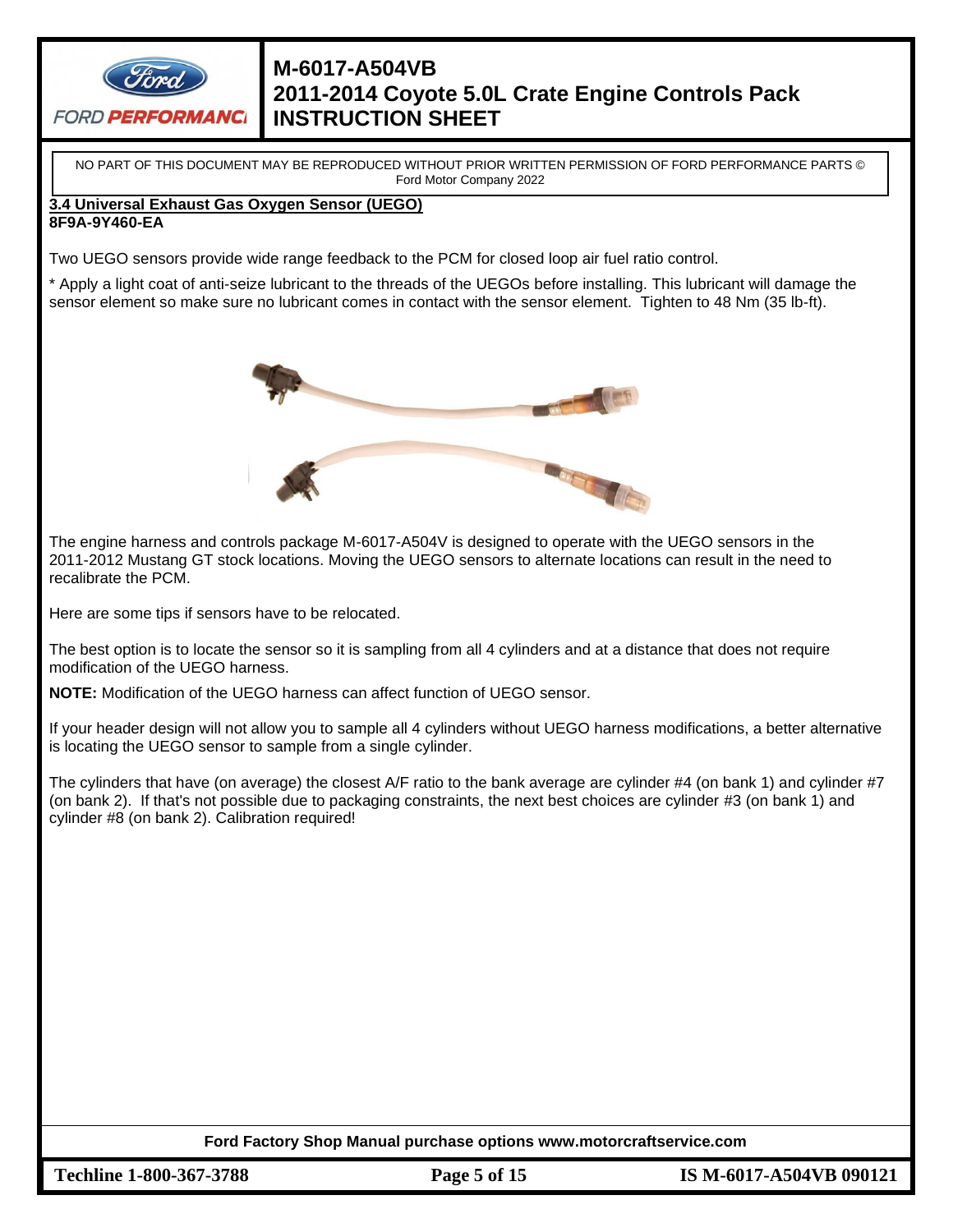

NO PART OF THIS DOCUMENT MAY BE REPRODUCED WITHOUT PRIOR WRITTEN PERMISSION OF FORD PERFORMANCE PARTS © Ford Motor Company 2022



#### **3.5 Air Cleaner Assembly with Integral Mass Air Flow Sensor BR33-9600-BC**



IMPORTANT NOTE: The calibration of the PCM you have received requires use of this air box/MAF sensor system exactly as received. Any changes to the air inlet system will result in changes to how the air entering the engine is measured and will require modification to the PCM's calibration.

Ford Performance Part recognizes that it may not be practical to package this Air Box/MAF sensor system in some vehicle applications. The recommendations listed below are intended to serve as guidelines for designing an air inlet system that will provide good control system performance once the control system calibration has been modified to work with the new Air Inlet System:

**Ford Factory Shop Manual purchase options www.motorcraftservice.com**

**Techline 1-800-367-3788 Page 6 of 15 IS M-6017-A504VB 090121**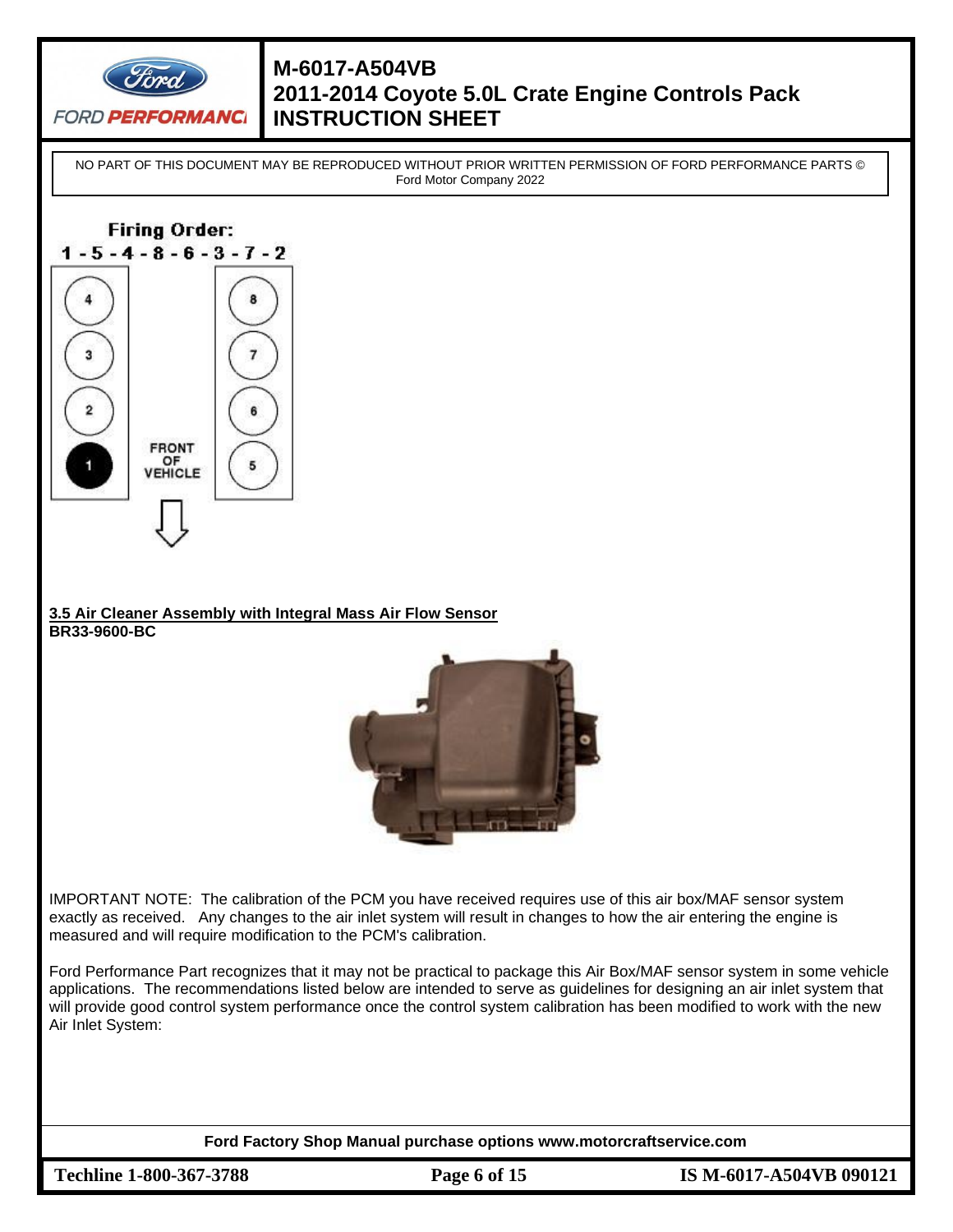

NO PART OF THIS DOCUMENT MAY BE REPRODUCED WITHOUT PRIOR WRITTEN PERMISSION OF FORD PERFORMANCE PARTS © Ford Motor Company 2022

1) Flow Profile: the MAF sensor should be located on a straight section of zip tube where the flow profile is generally uniform. If the sensor cannot be located on a straight section put the sensor on the outside radius of the zip tube so the sensor is located in the higher flow velocity area.

2) Flow Area: Keep the cross sectional area of the MAF sensor tube as close as possible to the cross sectional area of the original induction system.

3) Flow quality: minimize flow direction changes and maintain smooth tubing to minimize air flow disturbances and turbulence.

4) Flow pulsation: install sensor at least 6 to 8 inches upstream of the throttle body.

5) Transient performance: installing the sensor too far upstream of the throttle body (>24 inches) will result in transient lean/rich spikes due to the additional amount of time required for the measured air flow to travel from the MAF sensor to the intake manifold.

6) MAF sensor contamination: A) install sensor in upper half of cross sectional area to minimize possibility of condensation coming in contact with the MAF sensor element. In other words, if a clock is superimposed on a cross section of the zip tube, the sensor should be installed somewhere equal to or above the 9:00 and 3:00 positions. Most OEM applications have the sensor located at the 9:00 or 3:00 location. B) Sensor must be installed downstream of air filter and upstream of blow-by inlet. Ideally, sensor should be located 3 diameters upstream of the blow-by inlet.

### **4.0 TOOLS REQUIRED**

In addition to a common assortment of sockets, wrenches and screwdrivers, you will also need the following:

- Wire Strippers
- Digital Volt/Ohm Meter
- Solder Gun / Solder
- Electrical Tape / Shrink Tubing
- Hand Drill
- Hole Saw
- Utility Knife

### **5.0 PRE-INSTALLATION**

The following is a list of key factors to consider before any installation takes place:

- PCM mounting location is limited by the lengths of the 2 corresponding leads into which the PCM is connected. These leads are an integral part of the CRATE ENGINE HARNESS (not included with Controls Pack)
- Ford Performance Power Distribution Box must be mounted within 60" of the vehicle battery as dictated by the Battery+/ Ground Lead Lengths of the controls pack wiring harness
- Lay out the harness and components first in order to ensure that the wiring leads will reach everywhere you intend them to. This is a good reality check before you drill any holes or mount any components!

#### **Ford Factory Shop Manual purchase options www.motorcraftservice.com**

**Techline 1-800-367-3788 Page 7 of 15 IS M-6017-A504VB 090121**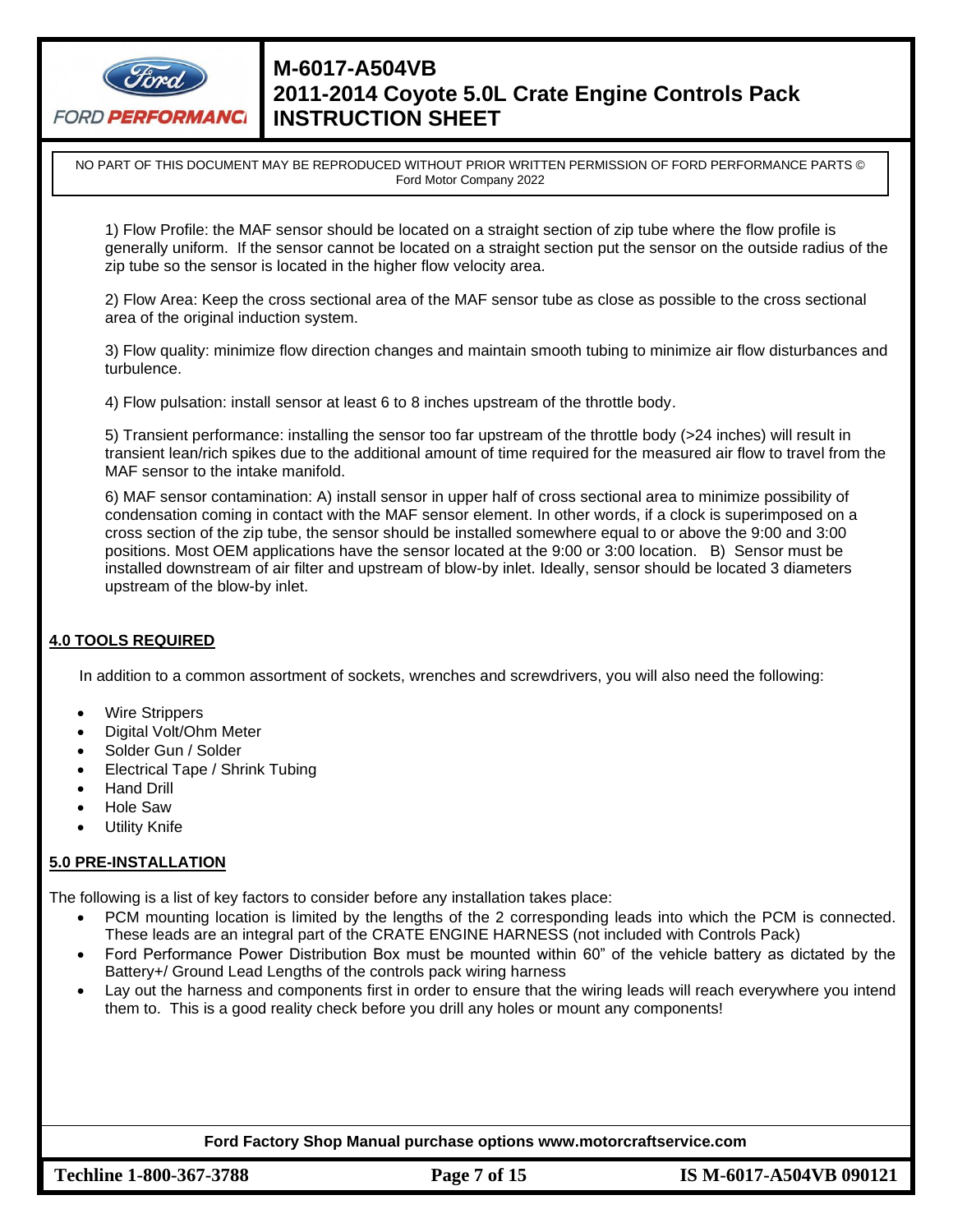

NO PART OF THIS DOCUMENT MAY BE REPRODUCED WITHOUT PRIOR WRITTEN PERMISSION OF FORD PERFORMANCE PARTS © Ford Motor Company 2022

### **6.0 HARNESS WIRE COLORS AND CONNECTOR LOCATIONS**

| Item | Connector #       | Description                   | Item | Connector #        | Description                        |
|------|-------------------|-------------------------------|------|--------------------|------------------------------------|
| A    |                   | <b>FPPDB</b>                  | J    | C <sub>1571</sub>  | UEGO#1 RH                          |
| B    |                   | Battery ground BL             | Κ    | C <sub>1572</sub>  | UEGO#2 LH                          |
| C    | C <sub>251</sub>  | Data Link Connector           |      |                    | <b>Starter Solenoid Feed</b>       |
| D    |                   | <b>Speed Dial Blunt Leads</b> | М    | C175T              | 50-way transmission pocket         |
| Е    | C <sub>257</sub>  | CPP-BT                        | N    | C175B              | 70-way cowl pocket                 |
| F    | C <sub>2040</sub> | <b>APPS</b>                   | O    | C146               | Auxiliary Inline to Engine harness |
| G    | C160A             | I/P Pigtail Connector         | P    |                    | Cooling Fan Feed                   |
| Н    |                   | <b>Vsout Blunt Lead</b>       | Q    | C <sub>102</sub> A | Alternator                         |
|      | C160B             | I/P Pigtail                   | R    | C <sub>128</sub>   | MAF                                |

**NOTE: Cooling fan is switched on at 195F, turns off at 190F. This is based on inferred engine coolant temperature. Engine coolant temperature is inferred from the cylinder head temperature. Inferred coolant temperature may not be the same as actual coolant temperature.**



-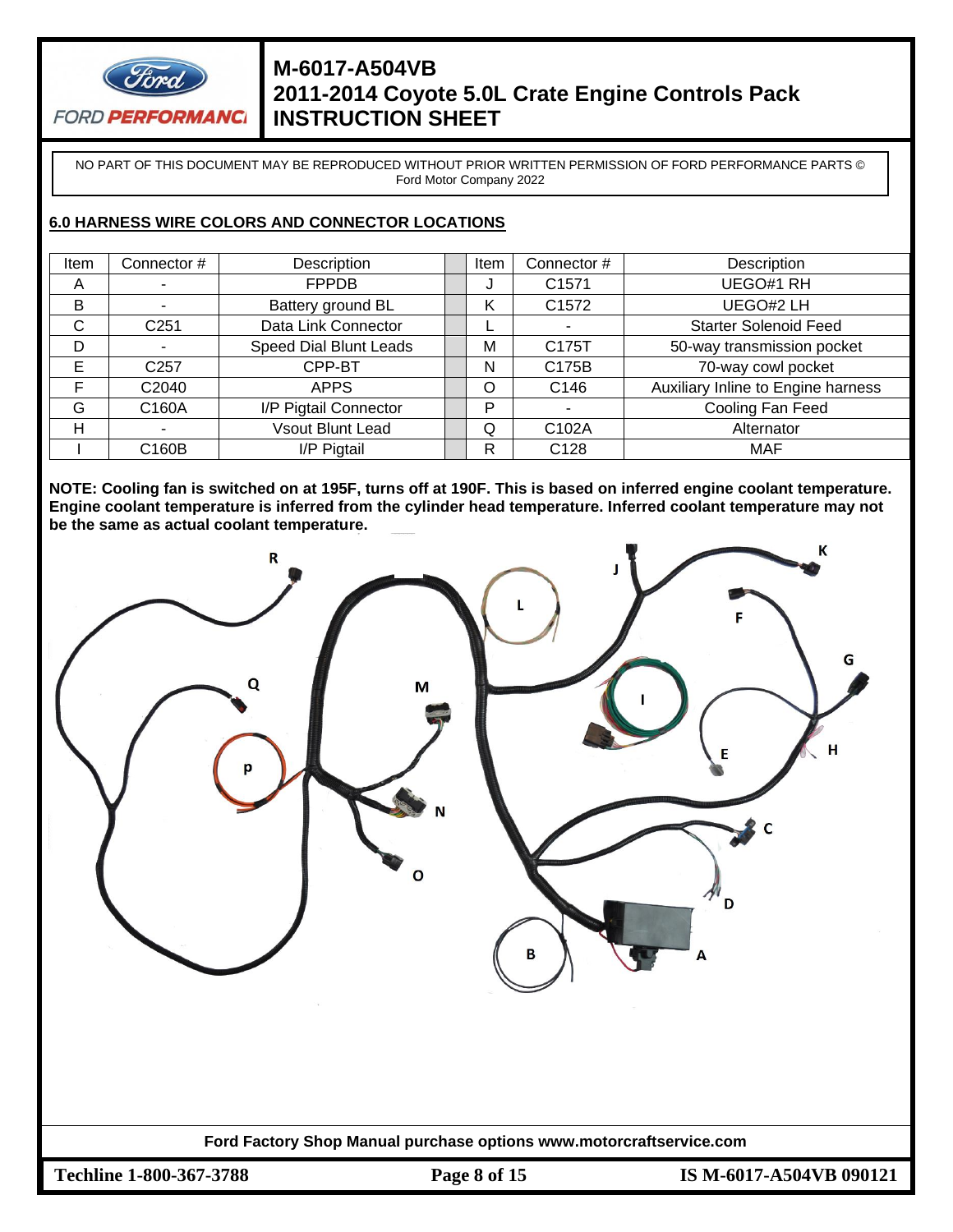

NO PART OF THIS DOCUMENT MAY BE REPRODUCED WITHOUT PRIOR WRITTEN PERMISSION OF FORD PERFORMANCE PARTS © Ford Motor Company 2022

### **7.0 HARNESS INSTALLATION**

**NOTE:** To avoid electrical shock and/or damage to sensitive electrical control system components, before beginning any work, remove the vehicle's Negative Battery Terminal and place a rag or towel between it and the Battery Negative Post. The Negative Battery Terminal is not to be reinstalled until the last step of installation.

- 1. Identify proper mounting location for the PCM, Power Distribution Box (Item A). Locate the 70-way PCM connector (C175E) on the engine harness.
- 2. If a stock PCM is present (crate engines do NOT include a stock PCM, only the controls pack PCM), unplug it and store it in a cool, dry place in case it is needed in the future.
- 3. Plug C175E (from the engine harness) and C175B (Item N from the controls pack harness) into the controls pack PCM; once plugged-in, use a zip-tie to tie the bundle of wires exiting each connector back together. In the steps that follow, we will be repeating this process of using zip-ties to piggy-back/tie the controls pack harness to the existing engine harness approximately every 200 mm or so along the engine harness.
- 4. Connect the in-line connector (C146) from the controls pack harness to the mating connector on the engine harness.
- 5. Connect Alternator Connector (C102A), Mass Air Flow (C128) to their respective locations being sure to avoid any pinch-points or exhaust hot-spots.
- 6. Connect Blunt-cut orange 10AWG cooling fan lead (item P) and Starter Lead Eyelet (item L) to their respective locations. WARNING: Cooling fan requires a separate dedicated ground minimum of 10AWG !
- 7. All connections previously mentioned are located under hood; all connections mentioned from this point on are located in the passenger compartment.
- 8. Identify proper mounting location for the Accelerator pedal, Clutch Bottom of Travel (purchased separately) and Ignition Switch (purchased separately).
- 9. Identify mounting location for DLC connector (Item C).
- 10. Connect the ground wire (Item B) to a reliable ground point on the chassis or engine block, away from dirt and water.
- 11. Route C160A to approximately the base of the steering wheel to be connected later.
- 12. Connect each of the connectors to their respective locations mentioned above (C2040, C257).
- 13. Locate the 16-way I/P Pigtail connector with blunt leads (Item I) and continue to Section 6.
- Removal Procedures for Unused Connectors:

If 100% sure connector is not currently needed and will not be needed in the future, cut routing leading-up to unused connector and individually heat shrink each wire herein. To ensure that the wires are completely isolated from one another and the outside environment, you may also want to wrap the heat-shrinked wire in electrical tape to provide an additional layer of protection from moisture and dirt.

#### **Important Note on the Starting System**

This kit includes connections and installation instructions for PCM controlled engine starting; however, it is **not required** that the customer utilize this option. Customers may choose to use their existing non-PCM controlled starting system if desired. If non-PCM controlled starting is used, unused blunt leads should be cut to ~2" length and sealed using heat shrink.

#### **Ford Factory Shop Manual purchase options www.motorcraftservice.com**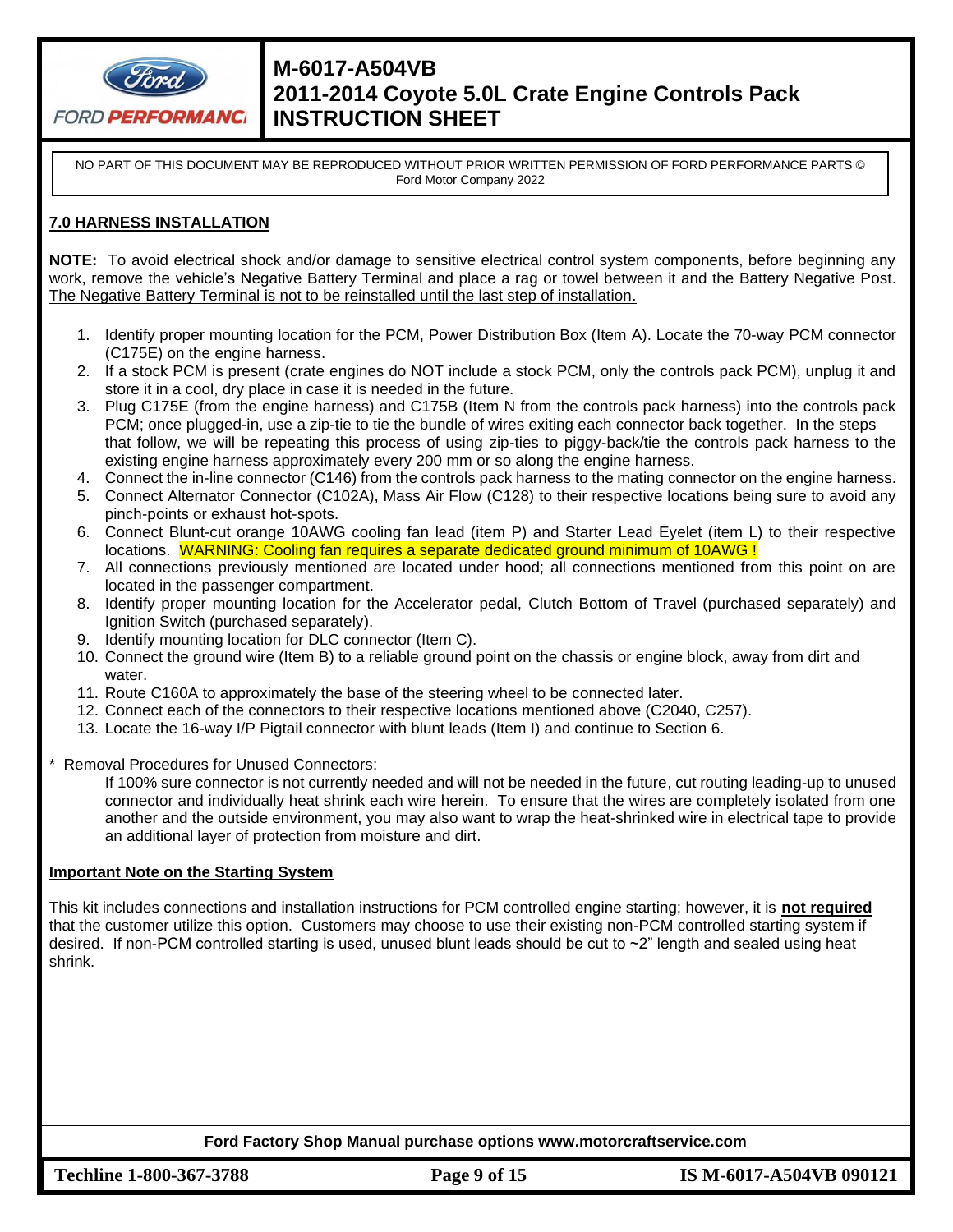

NO PART OF THIS DOCUMENT MAY BE REPRODUCED WITHOUT PRIOR WRITTEN PERMISSION OF FORD PERFORMANCE PARTS © Ford Motor Company 2022

#### **8.0 I/P PIGTAIL WIRING CONNECTIONS**

- **8.1** Locate each of the Blunt Leads from connector C160B. This is where you will need to make all of the soldered connections for the harness.
- **8.2** Connect the blunt leads as follows:
	- **A. Blunt Lead 1(pin1) – Fuel Pump (Dark Green):** Connect to Fuel Pump positive. Separate ground for fuel pump must be provided. The fuel pump will be running any time key is on.
	- **B. Blunt Lead 2(pin5) – Ignition Switch Position (Red/Light Green Wire):** Connect this wire to a **SINGLE SOURCE** on the ignition switch that provides 12 Volts when the key is in the 'Start' (cranking) and 'Run' position. It is imperative that this circuit be reliable, the PCM will interpret an intermittent voltage on this signal as a request to shut down the engine! (Hint, if your engine shuts down after a hard launch check here first).
	- **C. Blunt Lead 3(pin3)– Starter Motor Request (Red/Light Blue):** Connect to start node of ignition switch so that 12 volts is provided when engine starting is requested.\*
	- **D. Blunt Lead 5(pin7) - CTO (Tan/Yellow):** This wire is the tachometer lead. This is not a mandatory connection.\*

#### **9.0 Ford Performance Power Distribution Box Installation (recommended)**

- 9.1.Before you start, you should have your two battery jumper cables, in-line fuse and fuse holder(optional) at hand (purchased separately, 4 AWG recommended), one from Battery to fuse holder, the other one from fuse holder to FPPDB.
- 9.2. Carefully remove the nut and washers on both terminals of the in-line fuse holder and set aside.
- 9.3. Use one of your battery cables and place the eyelet onto one of the two in-line fuse holder terminals, then one of the washers, and then tighten down with one of the two nuts.
- 9.4. Locate the power terminal of the side of FPPDB, notice there is a battery positive blunt lead eyelet already attached to it. Attach the other eyelet to this power terminal by tightening the nut down on top of the eyelet. The order of installation on the power terminal should be a washer, the battery cable eyelet, then the blunt lead eyelet, another washer, and then the nut. Avoid sharp points and using zip-ties to secure the cable (approximately every 200 mm) along the way. DO NOT CONNECT ANYTHING TO THE BATTERY YET.
- 9.5.Place the In-line fuse onto the fuse holder terminals.
- 9.6.On the opposite in-line fuse holder terminal, place one eyelet of your second battery cable, then the other remaining washer, and then tighten down with the remaining nut.
- 9.7. Close the cover of the in-line fuse holder.
- 9.8.Being careful not to inadvertently complete the circuit, connect the opposite end of the battery cable to the positive terminal of the vehicle battery.

Note: This lead MUST be hot at all times (HAAT). If this lead is connected through a switch, the Keep Alive Memory (KAM) of the PCM will be cleared whenever the switch is opened. This will result in loss of diagnostic trouble codes, adaptive fuel parameters, and other information stored in KAM by the PCM.

9.9. Install and tighten the Negative Battery Terminal (not included in kit) onto the Vehicle Battery. Attach the ground blunt lead to the Negative Battery Terminal (you will need to provide the eyelet). Verify that you have a good reliable (dry and clean) ground path from the battery negative post to the chassis ground. In general, the resistance from the battery ground to this chassis location should be less than 0.1 ohm.

**Ford Factory Shop Manual purchase options www.motorcraftservice.com**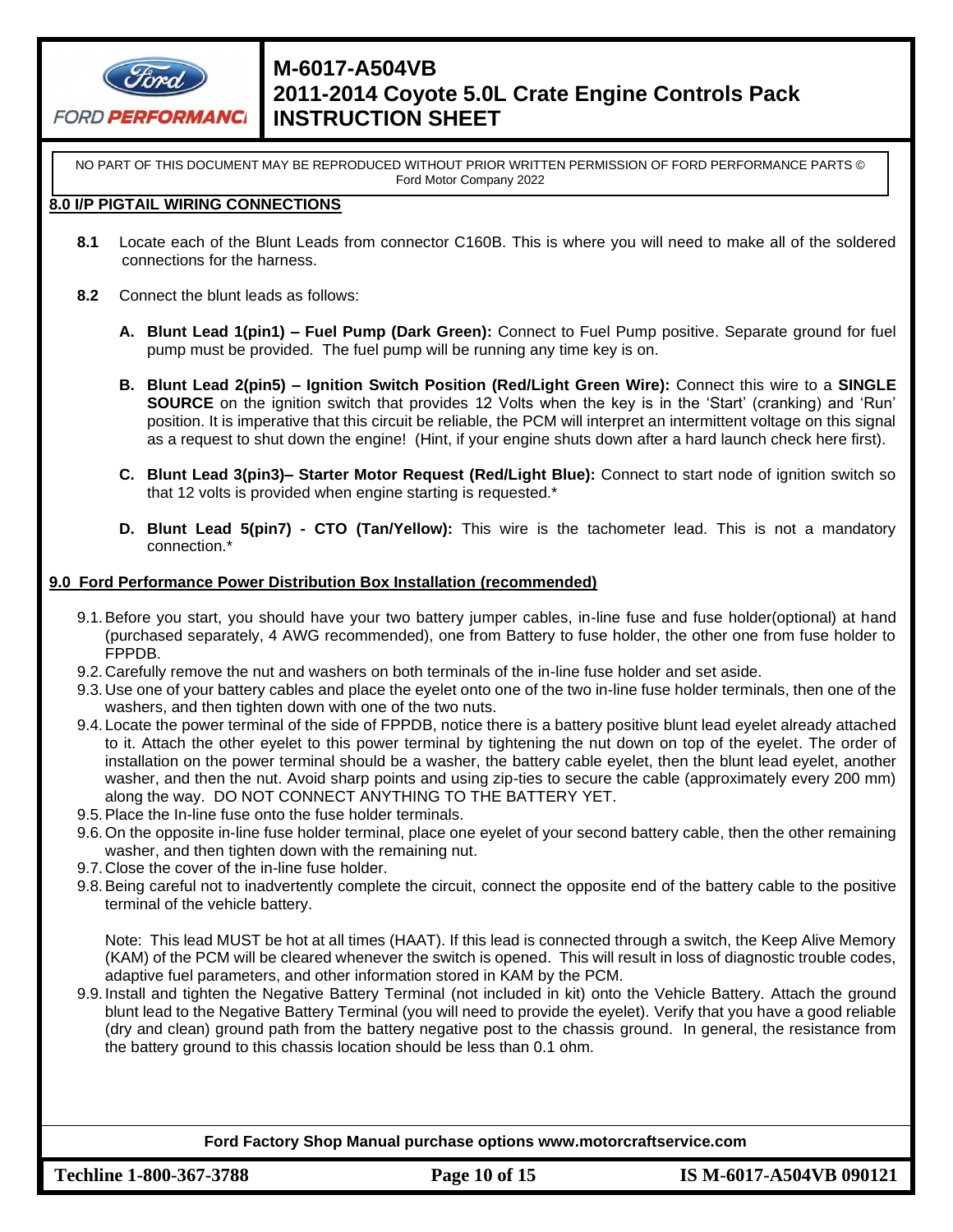

NO PART OF THIS DOCUMENT MAY BE REPRODUCED WITHOUT PRIOR WRITTEN PERMISSION OF FORD PERFORMANCE PARTS © Ford Motor Company 2022

### **10.0 Fuel System**

The PCM is calibrated for a return style fuel system as shown below.

Notes:

- Set regulator to maintain 55 psi delta fuel pressure across injector (55 psi at fuel rail with engine off):
- Use only AN type fuel fitting to interface with OEM fuel rail.
- Fuel pressure regulator must have reference to manifold vacuum.



**Techline 1-800-367-3788 Page 11 of 15 IS M-6017-A504VB 090121**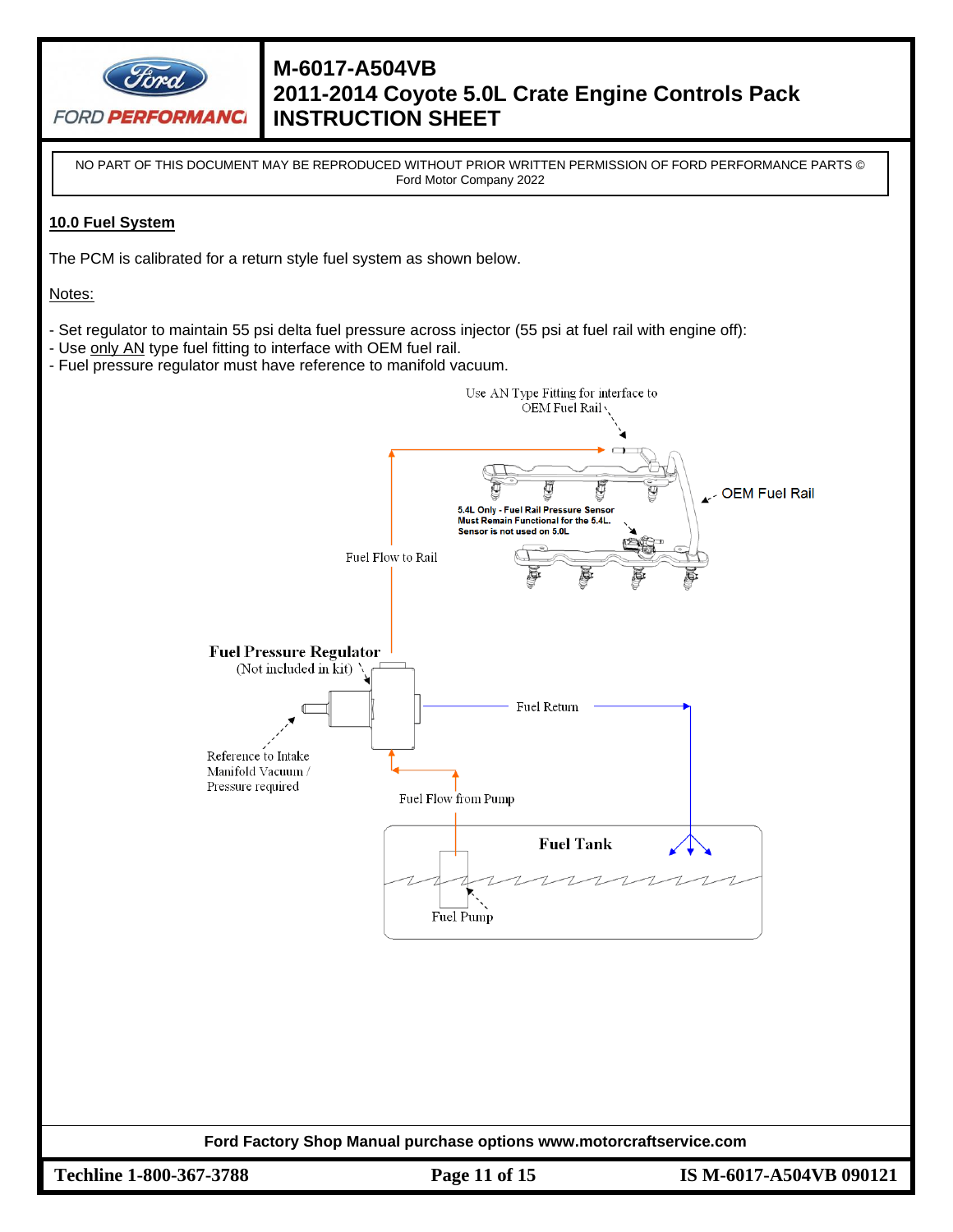

NO PART OF THIS DOCUMENT MAY BE REPRODUCED WITHOUT PRIOR WRITTEN PERMISSION OF FORD PERFORMANCE PARTS © Ford Motor Company 2022

### **Fuel pump requirements: 155L/Hr minimum at 55psi**

#### **Fuel pump location**

A common and often overlooked problem is the location of the fuel pump or pumps. Optimally, the fuel pump should be mounted IN THE TANK to reduce the possibility of pump cavitation. Cavitation is essentially localized boiling caused by a reduction in pressure, generally occurring on the inlet side of a pump. This localized boiling results in fuel vapor bubbles which will reduce the volume of fuel the pump is capable of delivering to the engine. Any reduction in pressure or increase in temperature at the inlet side of the pump increases the chances that cavitation will occur. For this reason, it is always best to either have the pump inside the tank immersed in fuel or (in the case of an external pump) gravity fed, which will increase the pressure on the inlet side of the pump. If the fuel pump has to "pull" the fuel, this will result in a reduction in pressure at the fuel pump inlet potentially allowing cavitation and, thus, vapor bubbles to develop. These vapor bubbles are then drawn into the fuel pump and exit the high-pressure side of the fuel pump as compressed vapor.

They travel the entire length of the fuel system and are expelled through the fuel injector. This can cause issues ranging from stumbles and hesitations to engine damage due to insufficient fuel delivery and lean A/F ratios. Sometimes this problem can characterize itself by only appearing when the weather gets warmer, which can confound the diagnosis of the issue. In certain cases, it may seem to only develop when driving on certain surfaces, because pavement reflects more heat than an off-road 4x4 trail. Remember, more heat and lower pressure on the inlet side of the pump means a greater chance of cavitation, which is to be avoided whenever possible.

If you are using an external mounted fuel pump, you should run a very coarse (typically around 100 micron) filter on the inlet side of the fuel pump, and a finer (typically around 10 micron) filter on the outlet side of the pump. A paper filter is NOT recommended on the inlet of the fuel pump because it can cause a restriction in fuel flow which, as mentioned previously, can lead to cavitation.

**Warning: It is highly recommended that an inertia switch is incorporated into the fuel pump wiring to turn off the fuel pump in event of an accident.**

### **11.0 INITIAL START UP**

The following information assumes completion of each of the previous steps of this installation manual

**11.1** Check all fluid levels, electrical and fluid connections.

**11.2** Pressurize the fuel system by turning the key on. Inspect the entire fuel system (from tank to engine) for leaks.

#### **If any leaks are found, do not proceed further until these have been corrected.**

**11.3** Start Engine. Check for leaks and/or noises that may indicate a problem.

**CAUTION: Be certain to run the vehicle in a well ventilated area.**

**Ford Factory Shop Manual purchase options www.motorcraftservice.com**

**Techline 1-800-367-3788 Page 12 of 15 IS M-6017-A504VB 090121**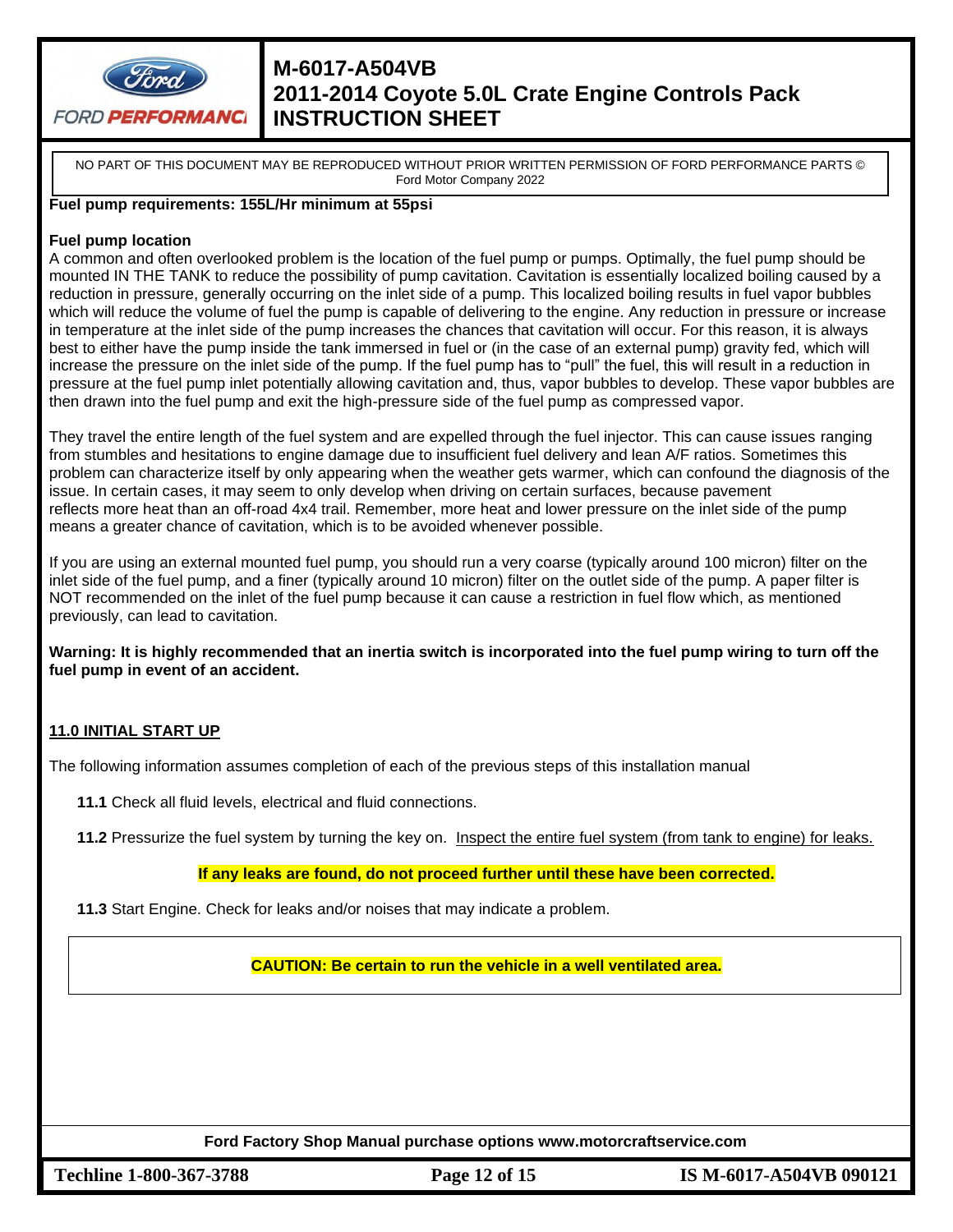

NO PART OF THIS DOCUMENT MAY BE REPRODUCED WITHOUT PRIOR WRITTEN PERMISSION OF FORD PERFORMANCE PARTS © Ford Motor Company 2022

#### **12.0 Fuses & Relays**

The following diagram outlines the array of fuses and relays included in the controls pack wiring harness, and the function of each.

NOTE: Do NOT replace any of the fuses with a higher value than those specified below.



### **13.0 Troubleshooting tips:**

The following troubleshooting tips are intended for you to run a few quick tests to roughly determine what the issues are before calling or find a solution yourself:

- Always double check all your grounds. The wirings included in this kit are extremely sensitive to ground issues. Secure all the connections from chassis grounds to battery negative. Do a continuity test with your multimeter between all your ground terminals and battery ground.
- Check for all you reference voltage 5V, make sure they are not short to elsewhere. Use a multimeter to measure the voltage. The reference voltage are sent out from PCM, if wirings are all good and still you have a different voltage level, PCM might not be properly calibrated.
- If you don't have any power at all, check for your ignition switch, ignition relay R6 and PCM relay R1 wirings. You should have 12V at both relay outputs once ignition on, which is fused via F5 and F1 separately. Again use a meter to measure the voltage at F5 and F1, 12V expected, there are tiny holes on all mini fuses for your probe to thrust in.
- If ignition circuitry works but no cranking, check for your starter switch and starter relay R3 wirings. You should have 12V at the relay output WHEN you push the start button. Use a meter to measure the voltage at the Starter solenoid leads from harness(disconnect from starter), 12V expected WHEN you push the start button.
- If your engine will only crank but not fire up, fuel system malfunction can be the cause in most cases. First make sure that you have 12V at fuel pump + and all injectors when key on. Measure the pressure at your fuel rail it should start building up once you hit starter button.

**Ford Factory Shop Manual purchase options www.motorcraftservice.com**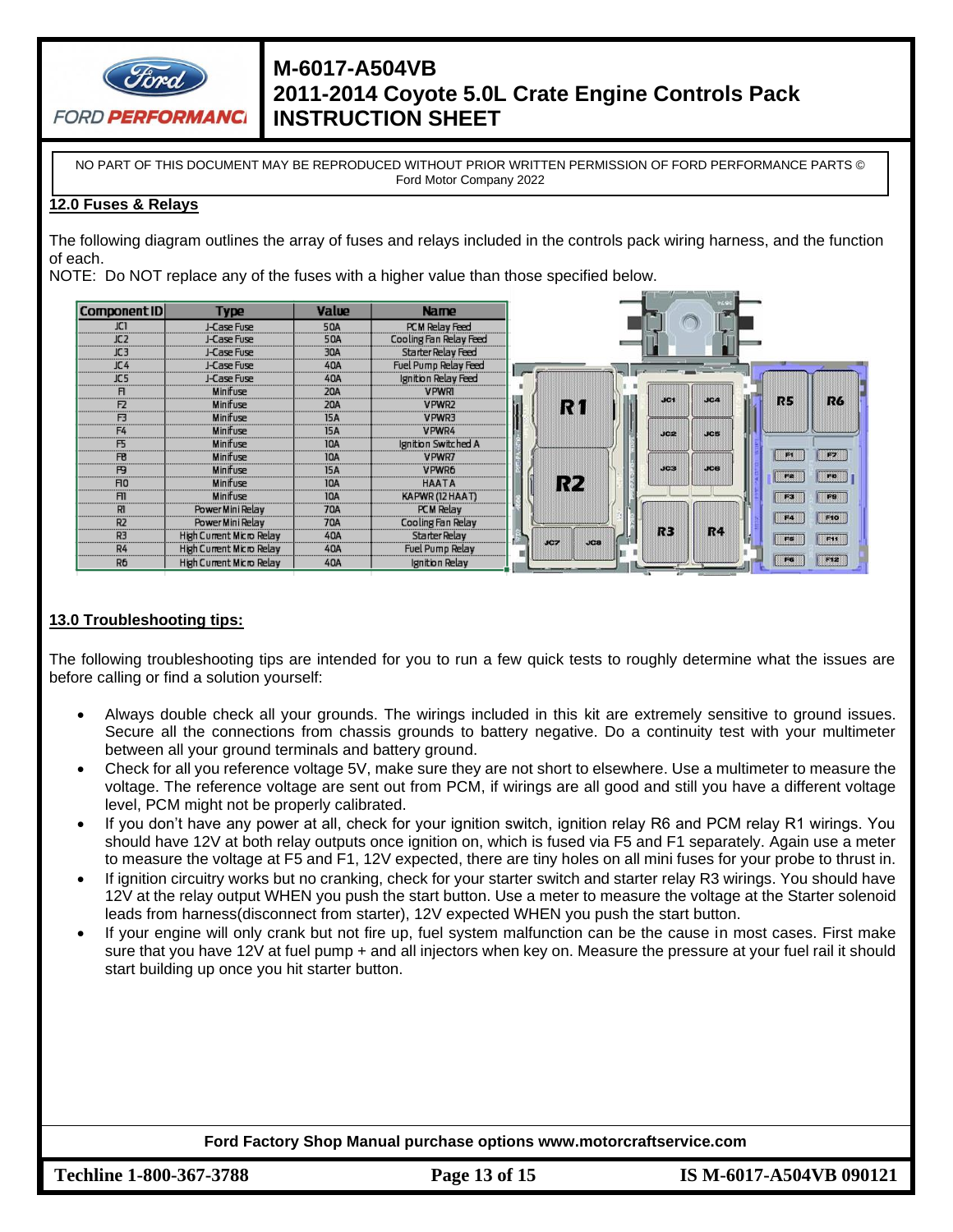

NO PART OF THIS DOCUMENT MAY BE REPRODUCED WITHOUT PRIOR WRITTEN PERMISSION OF FORD PERFORMANCE PARTS © Ford Motor Company 2022